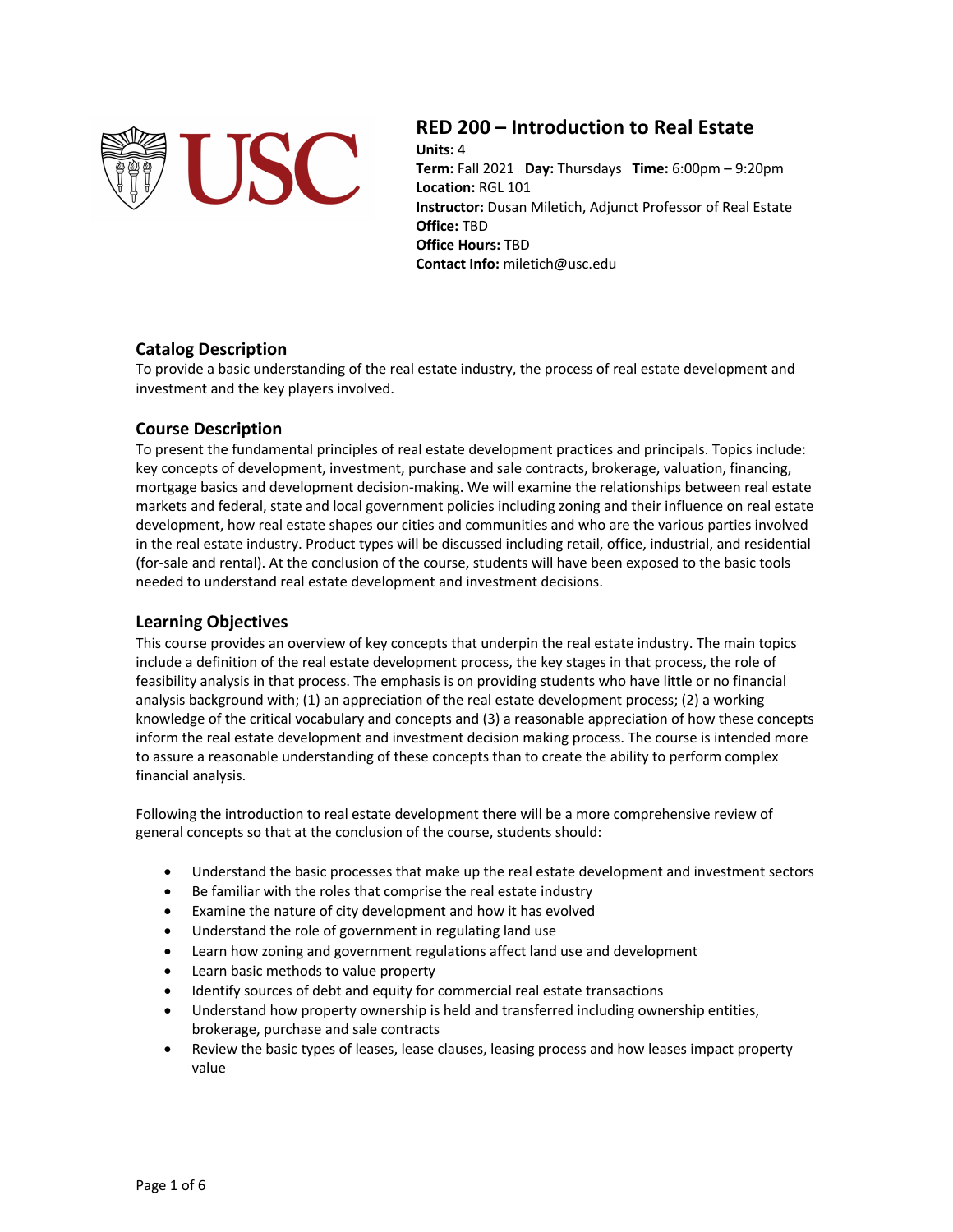# **Learning Objectives (cont.)**

- Gain familiarity with the major product types including:
	- o *Residential (Rental and For Sale Housing & Land Development)*
	- o *Retail*
	- o *Office*
	- o *Industrial*

# **Prerequisite(s):** NONE

### **Attendance Policy and Recording of Lectures**

- Unless students provide an accommodation letter from USC's Office of Student Accessibility Services, attendance and active participation is expected in the classroom.
- Any student with such accommodations should submit their accommodation document to instructor as soon as possible to discuss appropriate accommodations. Either classroom recordings or live remote access to the class via Zoom will be provided.
- Students who are experiencing illness should not attend class in person. Student must inform instructor in advance of any class sessions they cannot attend for medical reasons and accommodations will be arranged to view recorded lectures and submit alternatives to any missed class participation. Students will not be penalized for not attending class in-person under these circumstances.

#### **Technological Proficiency and Hardware/Software Required**

Blackboard – All course information will be hosted here.

Zoom - If hybrid or remote learning is required, students will need to have access to Zoom and a camera enabled device to connect.

Free Software Available to USC Campus

# **USC Technology Rental Program**

We are scheduled to meet in person, but if we need to transition to an online format, realize that attending classes online and completing coursework remotely requires access to technology that not all students possess. If you need resources to successfully participate in your classes, such as a laptop or internet hotspot, you may be eligible for the university's equipment rental program. To apply, please submit an application. The Student Basic Needs team will contact all applicants in early August and distribute equipment to eligible applicants prior to the start of the fall semester.

# **Required Readings and Supplementary Materials**

- Ling, David C. and Wayne R. Archer. 2021. *Real Estate Principles: A Value Approach*, Sixth Edition. New York, New York: McGraw-Hill/Irwin.
- Peiser, Richard B with David Hamilton. 2012. *Professional Real Estate Development*, Third Edition. Washington, DC: Dearborn Financial Publishing and The Urban Land Institute.
- Rybczynski, Witold. 2007. *The Last Harvest: From Cornfield to New Town*. New York, New York: Simon & Schuster, Inc.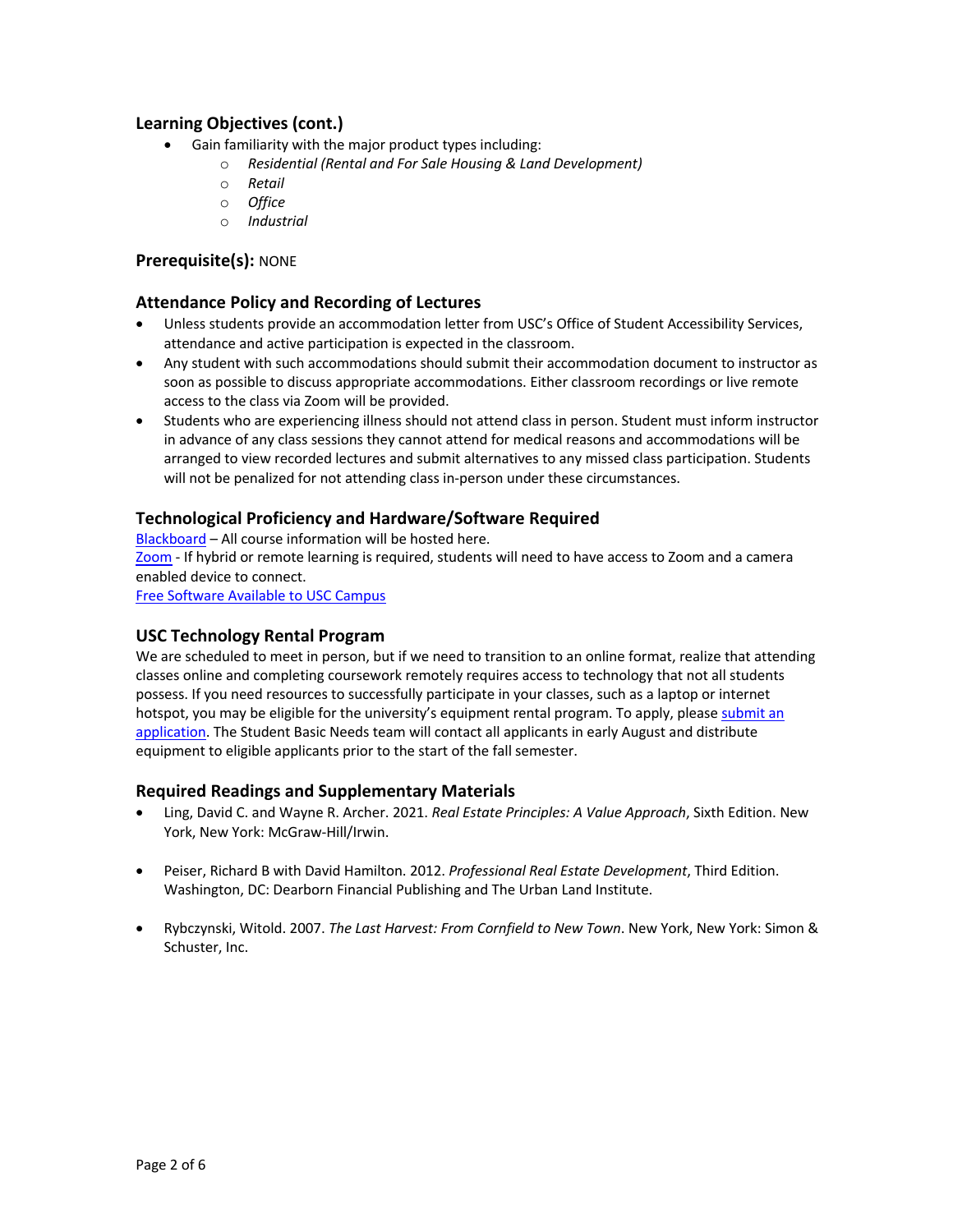#### **Grading Breakdown**

Including the above detailed assignments, how will students be graded overall? Participation should not exceed 15% of the total grade. Where it does, the syllabus must provide an added explanation. No portion of the grade may be awarded for class attendance but non-attendance can be the basis for lowering the grade, when clearly stated on the syllabus. The sum of percentages must total 100%.

| <b>Assignments</b> | % of Grade |
|--------------------|------------|
| Homework           | 25%        |
| Quizzes            | 10%        |
| Midterm Exam       | 25%        |
| <b>Final Exam</b>  | 30%        |
| Participation      | 10%        |
| <b>TOTAL</b>       | 100%       |

# **Grading Scale**

**(Optional – the following is only an example of what one might look like if included)**

Course final grades will be determined using the following scale

- A 95-100 A- 90-94 B+ 87-89 B 83-86
- B- 80-82
- C+ 77-79
- C 73-76
- C- 70-72
- D+ 67-69
- D 63-66
- D- 60-62
- F 59 and below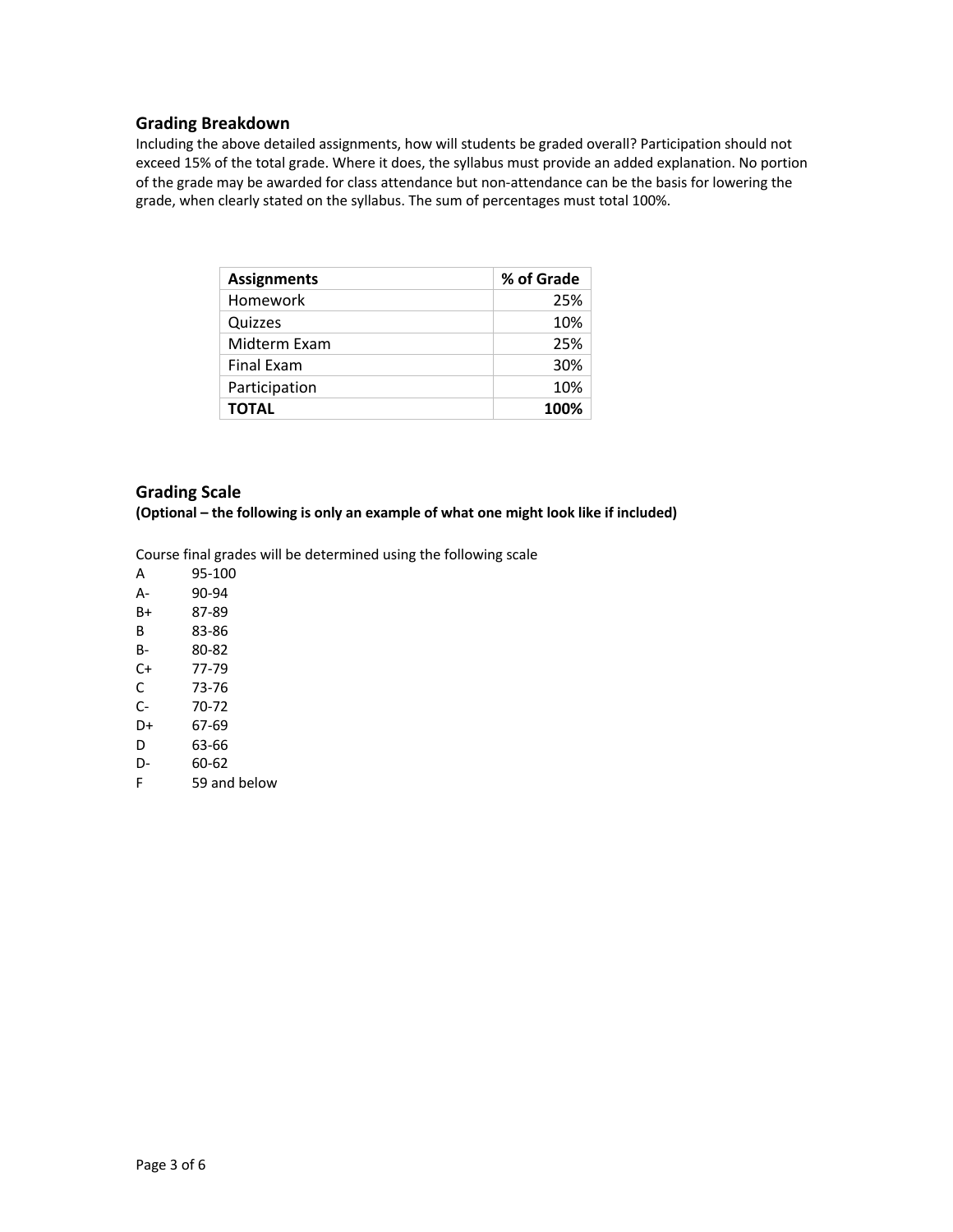# **Course Schedule: A Weekly Breakdown**

|                  | <b>Topics/Daily Activities</b>                                                | <b>Readings / Preparation / Deliverables</b>                                                                                                                                                                                                                                        |  |
|------------------|-------------------------------------------------------------------------------|-------------------------------------------------------------------------------------------------------------------------------------------------------------------------------------------------------------------------------------------------------------------------------------|--|
| Week 1<br>8/26   | <b>What is Real Estate?</b>                                                   | L&A Chapter 1 - The Nature of Real Estate and Real Estate Markets<br>$\bullet$<br>Peiser Chapter 1 & 2 - Introducing Real Estate Development and<br>$\bullet$<br><b>Organizing for Development</b>                                                                                  |  |
| Week 2<br>9/2    | How do Real Estate Projects<br><b>Begin?</b>                                  | The Last Harvest Ch 1-10 - "Life, Liberty and the Pursuit of Real Estate"<br>$\bullet$<br>L & A Chapter 2 - Legal and Regulatory Determinations of Value<br>$\bullet$                                                                                                               |  |
| Week 3<br>9/9    | How do We Own Real Estate?                                                    | The Last Harvest Ch 11-19 - "Design Matters"<br>$\bullet$<br>L & A Chapter 3 - Conveying Real Property Interests<br>$\bullet$                                                                                                                                                       |  |
| Week 4<br>9/16   | Why do Certain Types of Real<br><b>Estate Locate in Particular</b><br>Places? | The Last Harvest Ch 20-29 & Postscript - "The Market Rules"<br>$\bullet$<br>L & A Chapter 4 - Government Controls and Real Estate Markets<br>$\bullet$                                                                                                                              |  |
| Week 5<br>9/23   | How do We Determine the<br><b>Value of Real Estate?</b>                       | L & A Chapter 5 - Market Valuation and Appraisal<br>٠<br>Quiz #1<br>٠                                                                                                                                                                                                               |  |
| Week 6<br>9/29   | <b>CLASS CANCELLED</b>                                                        |                                                                                                                                                                                                                                                                                     |  |
| Week 7<br>10/7   | How do We Determine the<br>Value of Real Estate? PART 2                       | L & A Chapter 6 - Forecasting Ownership Benefit and Value - Market<br>$\bullet$<br>Analysis<br>$L$ & A Chapter 7 – Valuation Using the Sales Comparable and Cost<br>٠<br>Approaches<br>L & A Chapter 8 - Valuation Using the Income Approach<br>٠                                   |  |
| Week 8<br>10/14  | NO CLASS - SEMESTER BREAK                                                     |                                                                                                                                                                                                                                                                                     |  |
| Week 9<br>10/21  | <b>MIDTERM REVIEW</b>                                                         | <b>MIDTERM EXAM</b>                                                                                                                                                                                                                                                                 |  |
|                  |                                                                               | L & A Chapter 9 - Real Estate Finance - Laws and Contracts (Note,<br>٠<br>Deed of Trust)<br>L & A Chapter 10, 15 – Residential Mortgage Types and Borrower<br>٠                                                                                                                     |  |
| Week 10<br>10/28 | How do We Finance Real<br>Estate?                                             | Decisions and some Mortgage Math<br>The Rent vs. Buy Decision in Housing<br>L & A Chapter 16 - Commercial Mortgage Types and Decisions,<br>$\bullet$<br>Mortgage Application<br>L & A Chapter 17 - Sources of Commercial Debt and Equity Capital,<br>Ownership Structures, Entities |  |
| Week 11<br>11/4  | What are the Key Transactions<br>among Real Estate Players?                   | L & A Chapter 12 - Real Estate Brokerage and Listing Contracts<br>$\bullet$<br>L & A Chapter 22 - Leases and Property Types                                                                                                                                                         |  |
| Week 12<br>11/11 | How do We Manage the Real<br><b>Estate Investment Process?</b>                | L & A Chapter 21 - Enhancing Value through Ongoing Management &<br>٠<br><b>Asset Management</b><br>L & A Chapter 23 - Development: The Dynamics of Creating Value<br>٠                                                                                                              |  |
| Week 13<br>11/18 | Overview of Product Types -<br><b>Residential and Multifamily</b>             | $\bullet$<br>Peiser Chapter 3 - For Sale Housing and Land Development<br>Peiser Chapter 4 - Investment Residential Development<br>$\bullet$                                                                                                                                         |  |
| Week 14<br>12/2  | Overview of Product Types -<br>Retail, Office and Industrial                  | Peiser Chapter 7 - Retail Development<br>$\bullet$<br>Peiser Chapter 5 - Office Development<br>$\bullet$<br>Peiser Chapter 6 - Industrial Development<br>$\bullet$<br>Overview of the Real Estate Industry and Careers in Real Estate<br>$\bullet$<br><b>FINAL EXAM</b>             |  |

# **QUIZZES AND HOMEWORK**

**Quizzes** – Four (4) Quizzes will be given throughout the semester. They will be announced the week prior. **Homework** – Five (5) homework assignments will be given throughout the semester.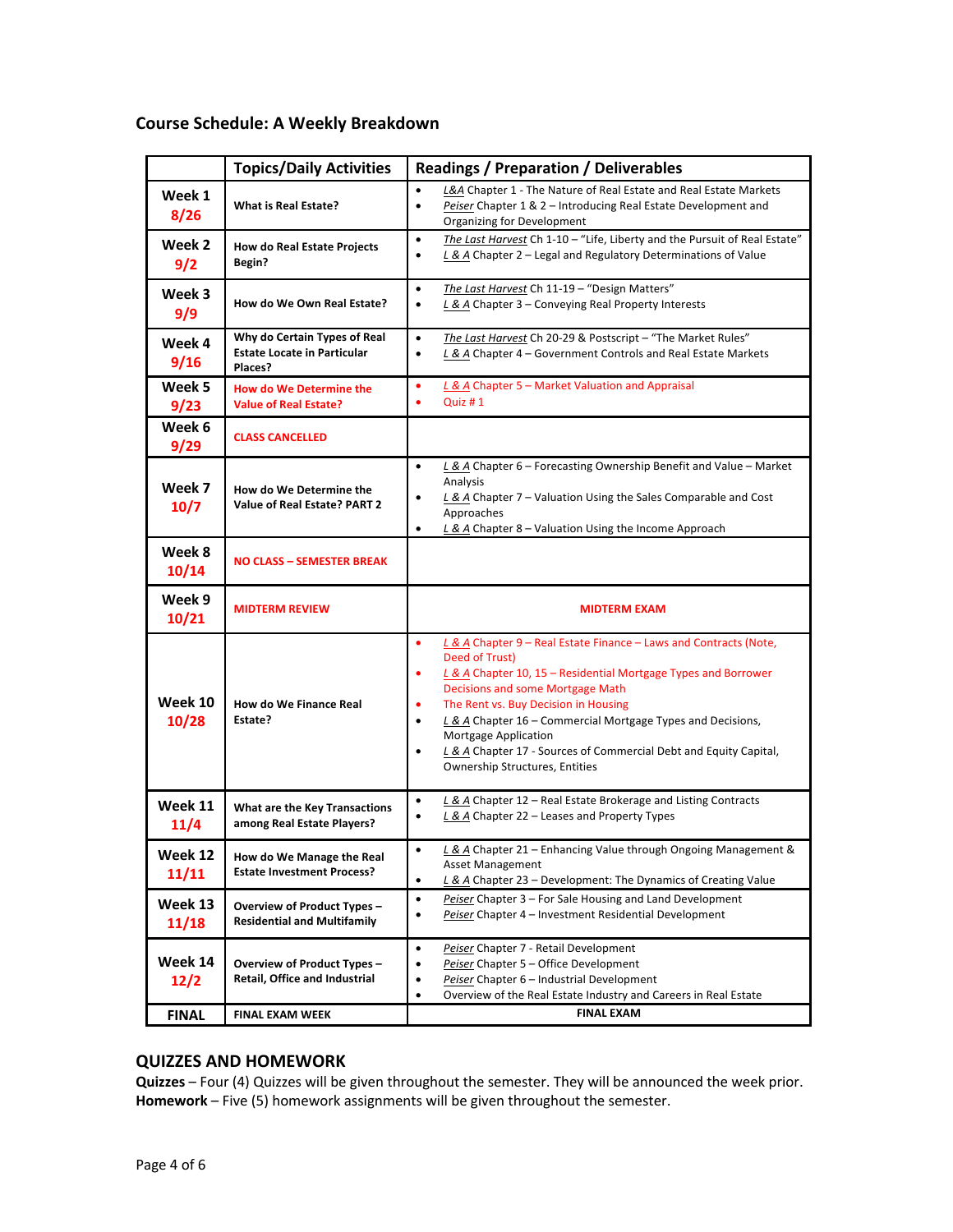# **Statement on Academic Conduct and Support Systems**

#### **Academic Conduct:**

Plagiarism – presenting someone else's ideas as your own, either verbatim or recast in your own words – is a serious academic offense with serious consequences. Please familiarize yourself with the discussion of plagiarism in SCampus in Part B, Section 11, "Behavior Violating University Standards" policy.usc.edu/scampus-part-b. Other forms of academic dishonesty are equally unacceptable. See additional information in SCampus and university policies on scientific misconduct, policy.usc.edu/scientificmisconduct.

#### **Support Systems:**

*Counseling and Mental Health - (213) 740-9355 – 24/7 on call* studenthealth.usc.edu/counseling

Free and confidential mental health treatment for students, including short-term psychotherapy, group counseling, stress fitness workshops, and crisis intervention.

*National Suicide Prevention Lifeline - 1 (800) 273-8255 – 24/7 on call*

suicidepreventionlifeline.org

Free and confidential emotional support to people in suicidal crisis or emotional distress 24 hours a day, 7 days a week.

*Relationship and Sexual Violence Prevention Services (RSVP) - (213) 740-9355(WELL), press "0" after hours – 24/7 on call*

studenthealth.usc.edu/sexual-assault

Free and confidential therapy services, workshops, and training for situations related to gender-based harm.

#### *Office of Equity and Diversity (OED) - (213) 740-5086 | Title IX – (213) 821-8298* equity.usc.edu, titleix.usc.edu

Information about how to get help or help someone affected by harassment or discrimination, rights of protected classes, reporting options, and additional resources for students, faculty, staff, visitors, and applicants.

#### *Reporting Incidents of Bias or Harassment - (213) 740-5086 or (213) 821-8298* usc-advocate.symplicity.com/care\_report

Avenue to report incidents of bias, hate crimes, and microaggressions to the Office of Equity and Diversity |Title IX for appropriate investigation, supportive measures, and response.

#### *The Office of Disability Services and Programs - (213) 740-0776* dsp.usc.edu

Support and accommodations for students with disabilities. Services include assistance in providing readers/notetakers/interpreters, special accommodations for test taking needs, assistance with architectural barriers, assistive technology, and support for individual needs.